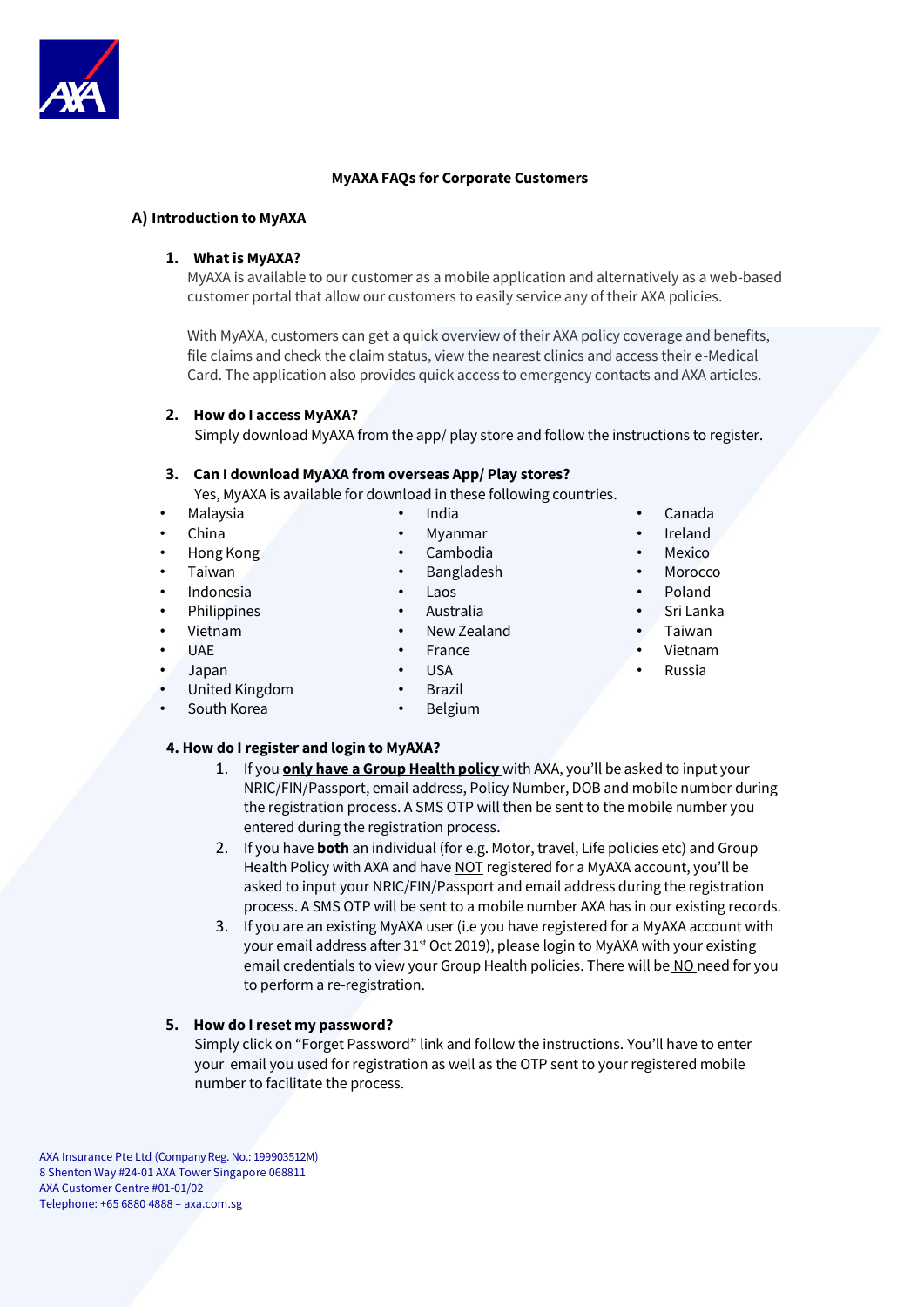

**6. What do I do if I face difficulties in registering / logging into MyAXA?** 

Please email your queries providing your Policy number, description of the issue faced, mobile, email address to customer.care.health@axa.com.sg

Please expect 3 – 5 working days for us to get back to you.

# **7. How can I update my email address after I have registered?**

Please email us at customer.care.health@axa.com.sg and let us know the email you have previously registered with including your policy number and NRIC/FIN/Passport. You will need to request a deletion of your previous MyAXA account and re-register.

## **8. How can I update my mobile number in the Profile screen?**

AXA uses the mobile number to send the one-time-password and hence mobile numbers are

viewed as security information. Please reach out to our Customer Care at customer.care.health@axa.com.sg to update your mobile number as above.

Currently, we do not allow updating the mobile number via the MyAXA application.

## **B) Filing a Health Claim on MyAXA**

## **9. How do I file a Claim?**

You can file a claim from MyAXA by navigating to the Healthcare tab and clicking on "File a Claim" button. Follow the steps to provide details on the primary diagnosis, claim type and date of the occurrence.

For how to file a claim on MyAXA Mobile App, please watch this [video](https://www.youtube.com/watch?v=-ofnf1W-1V4&t=77s)

For how to file a claim on MyAXA Web Portal, please watch th[is video](https://www.youtube.com/watch?v=GvOOBre-SaU)

## **10. How do I check my Claim Status?**

Simply open the MyAXA app and navigate to the Healthcare tab and click on the "Health Claims" button.

You will be able to view the Claims that are currently being processed under the "Pending" tab.

In the event additional documents are required to support your claim, you will also be able to see these claims under the "Pending" tab, with the claim status marked as "Action Required".

For previous claims submitted and processed, you'll be able to see them under the "History" tab.

# **11. I was previously using "My Health Portal" to file a claim. Will I be able to see the previous claims that I have submitted on MyAXA?**

Yes, you'll be able to view both your history claims and pending claims that were submitted via My Health Portal on MyAXA.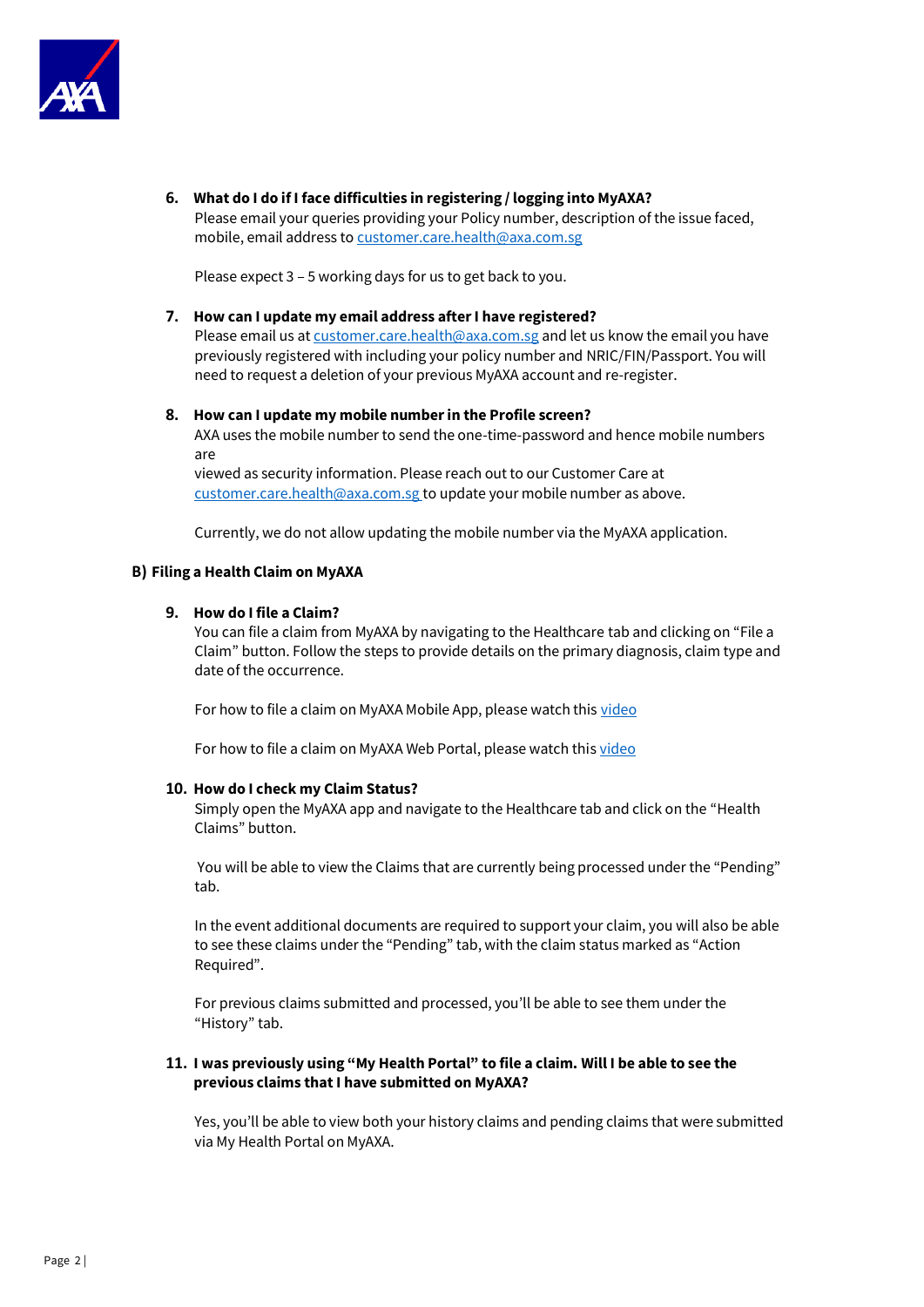

For history claims, you'll be able to view all the claims that were submitted and processed via My Health Portal, across a three-year period. This can be accessed via the "History" tab on MyAXA.

For pending claims, you'll be able to view all the claims that are currently being processed by

AXA under the "Pending" tab on MyAXA. For e.g.: If you previously submitted a claim on My Health Portal on 1<sup>st</sup> April 2020 and started using MyAXA on 15<sup>th</sup> April 2020, you will be able to this claim on MyAXA.

- **12. If I have changed ID Number (NRIC/FIN/Passport) (e.g from Passport to FIN, FIN to NRIC, Old Passport to New Passport), will I still be able to see my previous claims filed under the previous ID Number tagged to this new ID Number?** 
	- 1. Please contac[t customer.care.health@axa.com.sg](mailto:customer.care.health@axa.com.sg) and request a deletion of your previous MyAXA Account.
	- 2. Please re-register for MyAXA with your new NRIC/FIN/Passport, together with a new or existing email address as well.

## 13. **If AXA requested for me to sign the consent letter for hospitals to release my information, will I be able to do so via MyAXA?**

# Uploading of Consent Letter (If required)

You may be asked by the claim handlers to submit your consent letter if its required.

| Step 1: Click on "My Health<br>Claims" |                                                                  | Step 2: Click on the claim with the<br>status "Action Required"                                                                                              | Step 3 Under documents, you should<br>be able to see the consent letter<br>available for download. | Step 4: You would be able to upload<br>these documents as an "Additional<br>Document" |
|----------------------------------------|------------------------------------------------------------------|--------------------------------------------------------------------------------------------------------------------------------------------------------------|----------------------------------------------------------------------------------------------------|---------------------------------------------------------------------------------------|
|                                        | <b>Policies</b><br><b>View All</b>                               | $\leftarrow$<br><b>My Health Claims</b>                                                                                                                      | will My Axa 9<br>\$100%<br>9:41 AM<br><b>My Health Claims</b><br>$\leftarrow$                      | $\overline{\phantom{a}}$<br><b>Upload Documents</b>                                   |
|                                        | æ<br>Healthcare<br><b>SPolicies</b>                              | HISTORY<br><b>PENDING</b><br>Tan Bee Leng<br>Policy no: Group B01-238779                                                                                     | <b>DOCUMENTS</b><br><b>OVERVIEW</b><br><b>CLAIM DETAILS</b><br><b>Your Submitted Documents</b>     | <b>Please upload the following documents</b><br>Consent Letter<br>1 Browse file here  |
| My Policies<br>11 Policies             | ×                                                                | $\,$<br>Claim no: Claim no<br>Claim Status: PENDING<br>Date of Incident: 10/01/2013<br>Submitted Date: 15/02/2016                                            | Consent Letter<br>Upload Date: 20/02/2018                                                          | Original Final Hospital Bill                                                          |
| <b>Documents</b>                       | Services                                                         | Tan Bee Leng                                                                                                                                                 | ٠<br>Medical Report odf<br>Upload Date: 20/02/2018                                                 | t Browse file here                                                                    |
|                                        |                                                                  | Policy no: Individual 881-238779<br>Claimne: 00343250-00<br>,<br>Claim Status; ACTION REQUIRED<br>Date of mcident: 10/01/2019                                | ÷<br>HCP Renewal Issue.pdf<br>Upload Date: 20/02/2018                                              | <b>SUBMIT</b>                                                                         |
| 幽<br>Find a Goctor                     | 目<br>A<br>My Health<br>File a Cluim<br><b>Claims</b>             | ubmitted Date: 15/02/2019<br>Tan Bee Leng                                                                                                                    | ٠<br>Receipt Issue.pdf<br>Upload Date: 20/02/2018                                                  |                                                                                       |
| 庙<br><b>My E-Health</b><br>Card.       | ś<br>P.<br>Payment<br>Enquiry /<br><b>Teodhoric</b><br>Frequency | Policy no: Group 801-238779<br>Claim nr: 00343250-00<br>$\rightarrow$<br>Claim Status: PENDING<br>Date of Incident: 10/01/2019<br>Submitted Date: 15/02/2019 | Settlement/Rejection Letter<br>٠<br>Receipt Issue.pdf<br>Upload Date: 20/02/2018                   |                                                                                       |
| Aacet's Contact                        | ≘<br><b>Health Articles</b>                                      |                                                                                                                                                              | ٠<br>Medical Report.pdf<br>Upload Date: 20/02/2018                                                 |                                                                                       |

Yes, please follow the steps below to upload your consent letter via MyAXA.

- 1. Navigate to "My Health Claims" on MyAXA.
- 2. Under the "Pending" tab, search for the claim number with the status "Action Required".
- 3. Click into the claim.
- 4. Under the **Document Tab**, you will be able to see the consent letter available for download, together with all the other documents that you have submitted during the claim process.
- 5. Please print out the consent letter, provide your signature and re-upload the file via MyAXA.

# 14. **How do I know that I need to upload additional documents for my claim?**

If you are required to upload additional documents for your claims, you will first receive a SMS and email sent to you to notify you regarding this request.